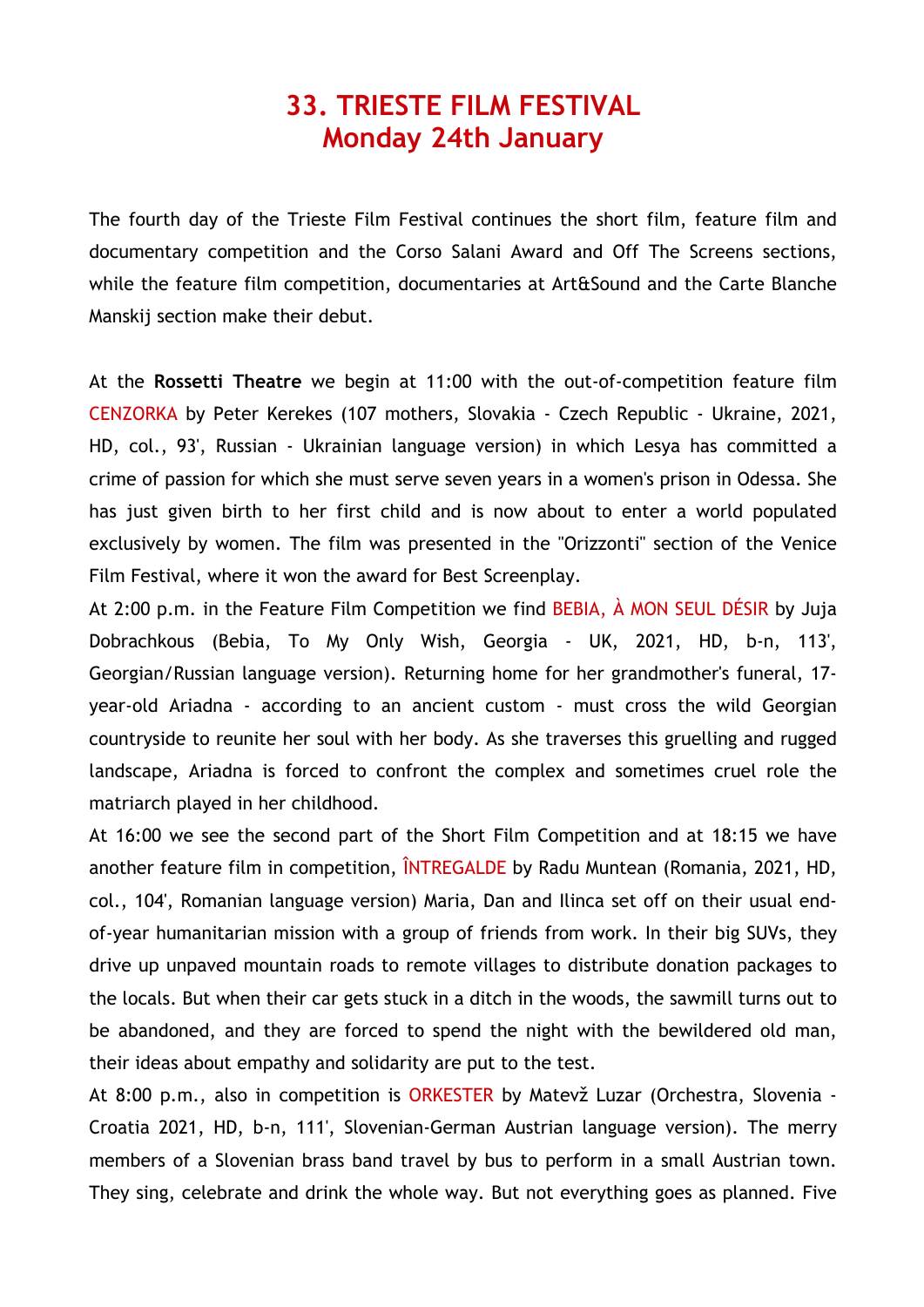different stories show us how hiding one's actions and intentions is the best way to make them awkward.

The day of screenings at the Rossetti ends with the out-of-competition screening of DURNA ÇIRAĞI by Hilal Baydarov (The Light of the Crane, Azerbaijan, 2021, HD, col., 101', Azerbaijani language version) In a suspended landscape and time the mysterious story of four women, perhaps kidnapped or perhaps enlightened by young Davud, unfolds. The latest film, beautifully shot and set, by Baydarov, the talented filmmaker who has given cinematic visibility to a fascinating country like Azerbaijan and whom TSFF has been following for several years now.

At the **Ambasciatori Cinema** at 11:00 a.m. in the Corso Salani Awars section we see the film ISOLE by Mario Brenta, Karine de Villers (Italy - Belgium, 2021, HD, col., 78', language: Italian - English - Spanish - French).

Presented at the last Cinemambiente Festival in Turin, the film is a choral tale of solo voices, a patchwork of more than seventy personal gazes, of singular visions of the world, sensitive fragments of an uncertain and changing actuality that invites us to think, to reflect.

At 2:30 p.m. in the Documentary Competition we see the Italian premiere of JUŻ TU NIE WRÓCĘ by Mikołaj Lizut (Never Coming Back, Poland, 2021, HD, col., 62', Polish language version): a lonely teenager, abandoned to herself, grows up in a reformatory. She will do anything to love and feel loved. Even having a baby.

At 5:00 p.m. Art&Sound presents GIOVANNA, STORIE DI UNA VOCE by Chiara Ronchini (Italy, 2021, HD, col. & b-n, 90', Italian language version), a portrait of Giovanna Marini who has been telling stories and history through music all her life. Since 1958 she has been composing, collecting and interpreting songs of oral tradition, weaving an "alternative" history of our country, made up of voices, people and paths that do not belong to the history of the great and famous. An astonishing voice, an incredible woman, outside any scheme or school, for sixty years she has been unstoppably crossing places, struggles and movements all over Italy with a guitar in her arms.

From 18:45 we return to the Documentary Competition with MUZEJ REVOLUCIJE by Srđan Keča (The Museum of the Revolution, Serbia - Croatia - Czech Republic, 2021, HD, col., 91', language: Serbian). In 1961, plans were made in Belgrade to build a museumtribute to socialist Yugoslavia. Conceived to "safeguard the truth" about the Yugoslav people, the project never went beyond the construction of the basement. The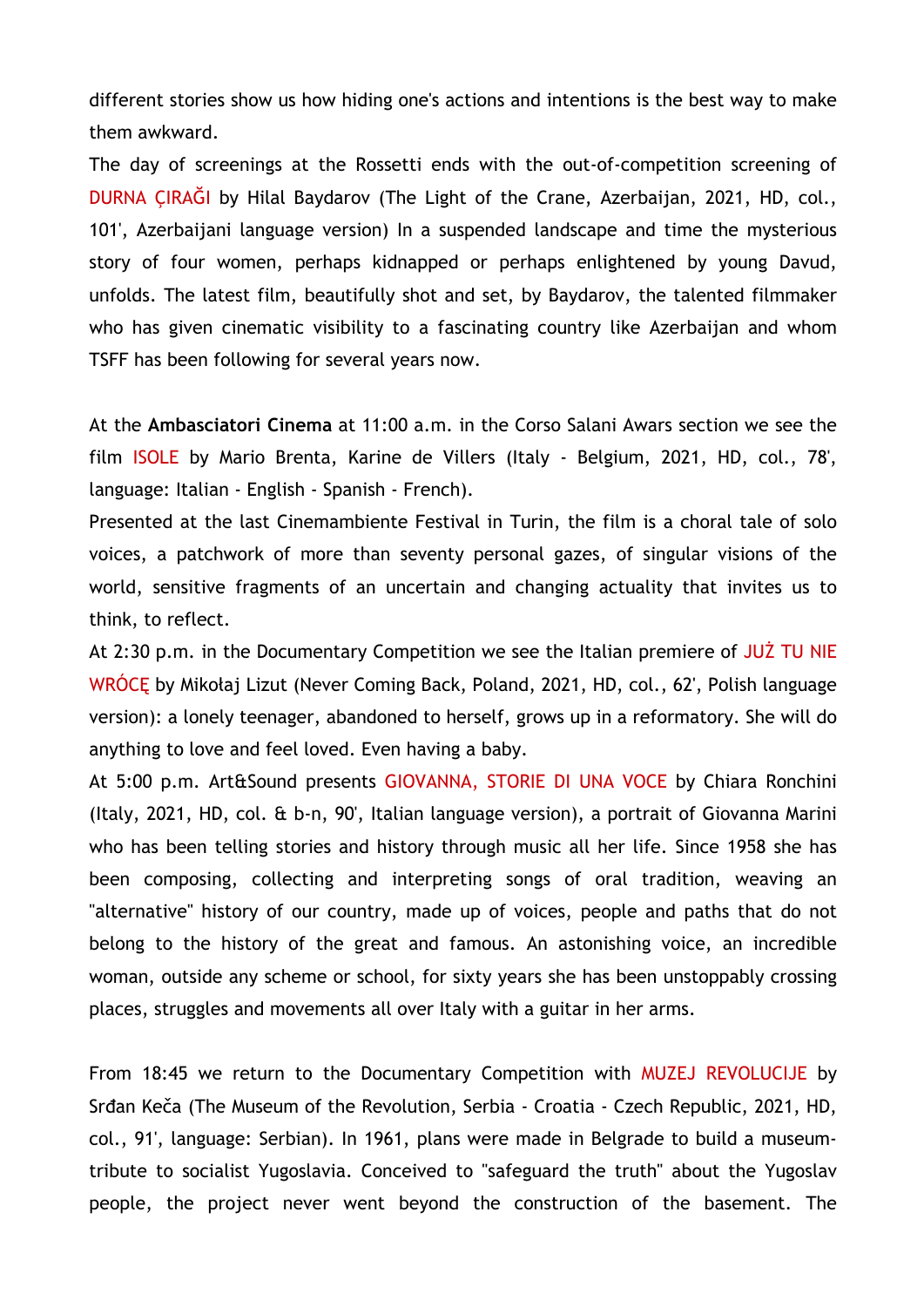abandoned building now tells a very different story from the one imagined 60 years ago. In the damp, dark space live the outcasts of a society reshaped by capitalism.

At 20:30 we find DELO by Nina Guseva (The Case, Russia, 2021, HD, col, 76', Russian language version). In the summer of 2019, Moscow is in the grip of opposition protests. Three thousand people are arrested and among them is the young political activist Konstantin Kotov. The courageous lawyer Maria Eismont fights against the Russian judicial system in her defence because she is convinced that the arrests are politically motivated.

At 22:30 LOOKING FOR HORSES by Stefan Pavlović (Looking for Horses, Netherlands -France - Bosnia and Herzegovina, 2021, HD, col, 88', Bosnian-English language version) a film about the friendship between the director and a fisherman. One no longer speaks his mother tongue due to a stutter, the other has lost his hearing during the civil war in Bosnia. They look for ways to communicate, while the camera indulges in the growing bond between them.

At the **Miela Theatre** at 9:00 we have a screening for schools in collaboration with the Cinemambiente Festival of Turin. The film presented is called THE GREEN LIE by Werner Boote (The Green Lie, Austria, 2018, HD, col., 97', language: German - English - Portuguese - Indonesian) and argues the thesis that multinationals would like us to believe that we can save the world by buying the right things: ecological electric cars, sustainably produced food, fair production, but this in the author's opinion is a widespread and dangerous lie.

At 2.15pm the Carte Blanche Manskij tribute presents the Italian premiere of KOTLOVAN by Andrej Grjazev (In the Big Yard, Russia, 2020, HD, col, 70', Russian language version), a found footage film made up of countless videos found on YouTube, in which the Russian people make a direct appeal to President Putin. A kaleidoscope of the country's state of mind, from submissive pleas to pure rage at injustice and rampant corruption. In 1930 Andrei Platonov wrote the novel In the Great Yard about totalitarianism and utopia. Grjazev's work is a kind of modern and passionate update of it.

At 4:00 p.m. the same section presents the Italian premiere of Dar'ja Sljusarenko's DŽOJ (Gioia, Russia, 2020, HD, col., 63', Russian language version) In the tent of the Gioia circus, the same things are repeated every day: the artists take down and put back up the tent with the dome full of stars, they perform and move on to the next place. Valera the clown always performs alone, until one day he is joined by a new companion, Yana, also a clown, and Valera begins to dream of conquering the circus world together with